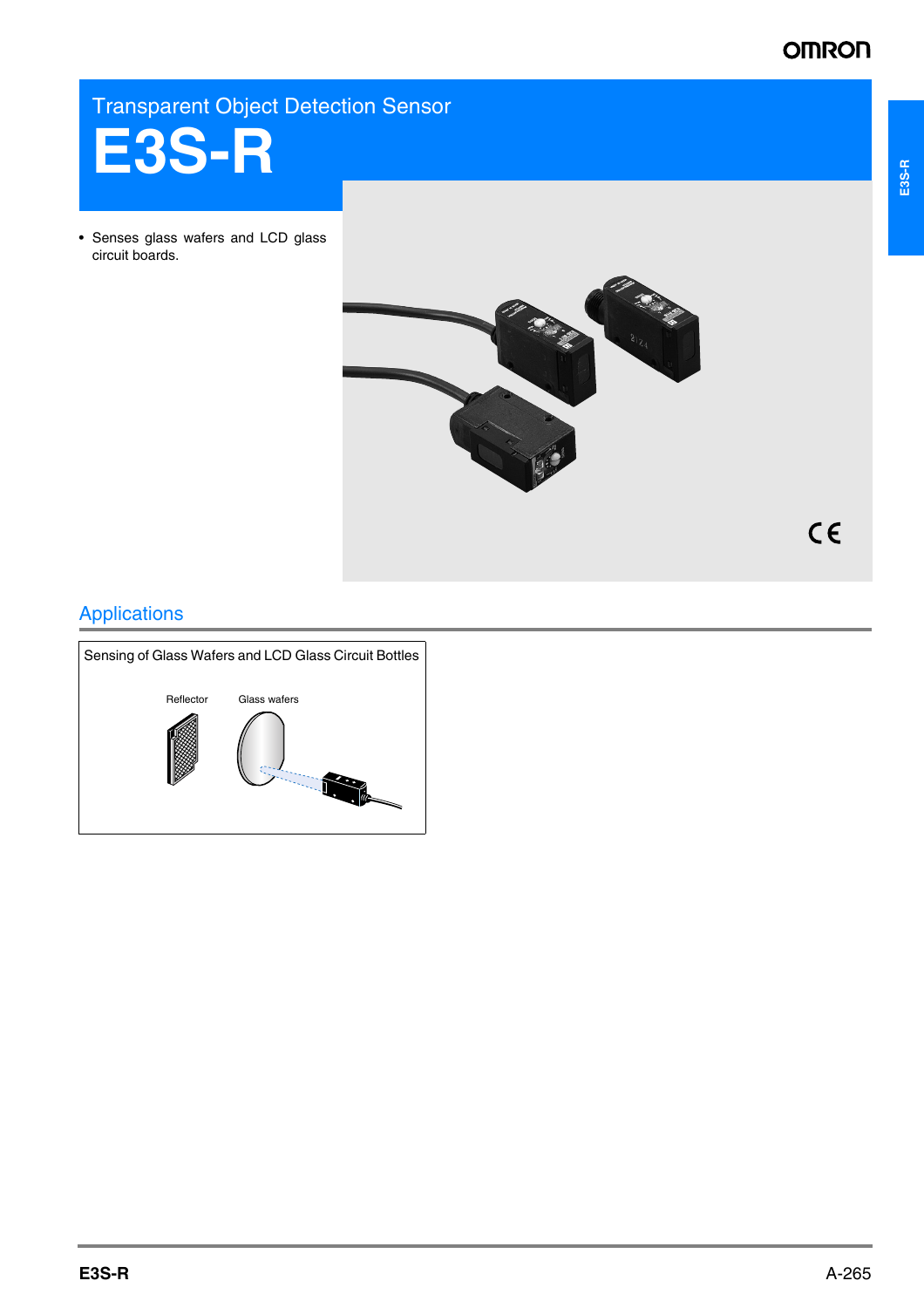# **OMRON**

## Ordering Information

| <b>Sensors</b><br>Red light |                                                                                                                                                                                                                                                                                                                                                                   |                   |                  |  |                          |            |            |
|-----------------------------|-------------------------------------------------------------------------------------------------------------------------------------------------------------------------------------------------------------------------------------------------------------------------------------------------------------------------------------------------------------------|-------------------|------------------|--|--------------------------|------------|------------|
| Sensor type                 | Shape                                                                                                                                                                                                                                                                                                                                                             | Connection method | Sensing distance |  |                          | Model      |            |
|                             |                                                                                                                                                                                                                                                                                                                                                                   |                   |                  |  |                          | NPN output | PNP output |
| Retroreflective<br>Models   | Horizontal<br>$\begin{picture}(150,10) \put(0,0){\line(1,0){10}} \put(15,0){\line(1,0){10}} \put(15,0){\line(1,0){10}} \put(15,0){\line(1,0){10}} \put(15,0){\line(1,0){10}} \put(15,0){\line(1,0){10}} \put(15,0){\line(1,0){10}} \put(15,0){\line(1,0){10}} \put(15,0){\line(1,0){10}} \put(15,0){\line(1,0){10}} \put(15,0){\line(1,0){10}} \put(15,0){\line($ | Pre-wired         |                  |  | 1m<br>$\star$<br>[100mm] | E3S-R11    | E3S-R31    |
|                             |                                                                                                                                                                                                                                                                                                                                                                   | Connector type    |                  |  |                          | E3S-R16    | E3S-R36    |
|                             | Vertical                                                                                                                                                                                                                                                                                                                                                          | Pre-wired         |                  |  |                          | E3S-R61    | E3S-R81    |
|                             |                                                                                                                                                                                                                                                                                                                                                                   | Connector type    |                  |  |                          | E3S-R66    | E3S-R86    |

\* Values in parentheses indicate the minimum required distance between the sensor and reflector.

Note: Stable detection may not be possible of some glass wafer materials. Be sure to test whether the work can be detected.

### Accessories (Order Separately)

#### **Reflectors**

| Name       | Sensing distance             | Model  | Quantity | Remarks                    |
|------------|------------------------------|--------|----------|----------------------------|
| Reflectors | Refer to ratings/performance | E39-R1 |          | Supplied with the product. |

### Clamps/Other

| Shape | Model   | Quantity | Remarks                                                                                                             |                                                                                                                                                                                |
|-------|---------|----------|---------------------------------------------------------------------------------------------------------------------|--------------------------------------------------------------------------------------------------------------------------------------------------------------------------------|
|       | E39-L69 |          | Included as an accessory for the<br>horizontal model.                                                               |                                                                                                                                                                                |
|       | E39-L70 |          | Included as an accessory for the<br>vertical model.                                                                 |                                                                                                                                                                                |
|       | E39-L93 | One set  | Sensor adjuster: Easy mounting<br>and adjustment on aluminum frame<br>and rail of conveyors and other<br>equipment. |                                                                                                                                                                                |
|       | E39-L97 | 1        | Horizontal protective cover clamp.                                                                                  |                                                                                                                                                                                |
|       | E39-L98 | 1        | Vertical protective cover clamp.                                                                                    |                                                                                                                                                                                |
|       | E39-L60 |          | Contact mounting plate: Accessory<br>to E3S-R <sub>D</sub> .                                                        | Note: 1 . If a through-beam model is used, order two<br>Mounting Brackets for the emitter and re-<br>ceiver respectively.<br>2. For details, refer to "Mounting bracket list". |

### Sensor I/O Connectors

| Cable          | Shape    | Cable length |             | Model           |
|----------------|----------|--------------|-------------|-----------------|
| Standard cable | Straight | 2 m          | 3-wire type | XS2F-D421-DC0-A |
|                |          | 5 m          |             | XS2F-D421-GC0-A |
|                | L-shape  | 2 m          |             | XS2F-D422-DC0-A |
|                |          | 5 m          |             | XS2F-D422-GC0-A |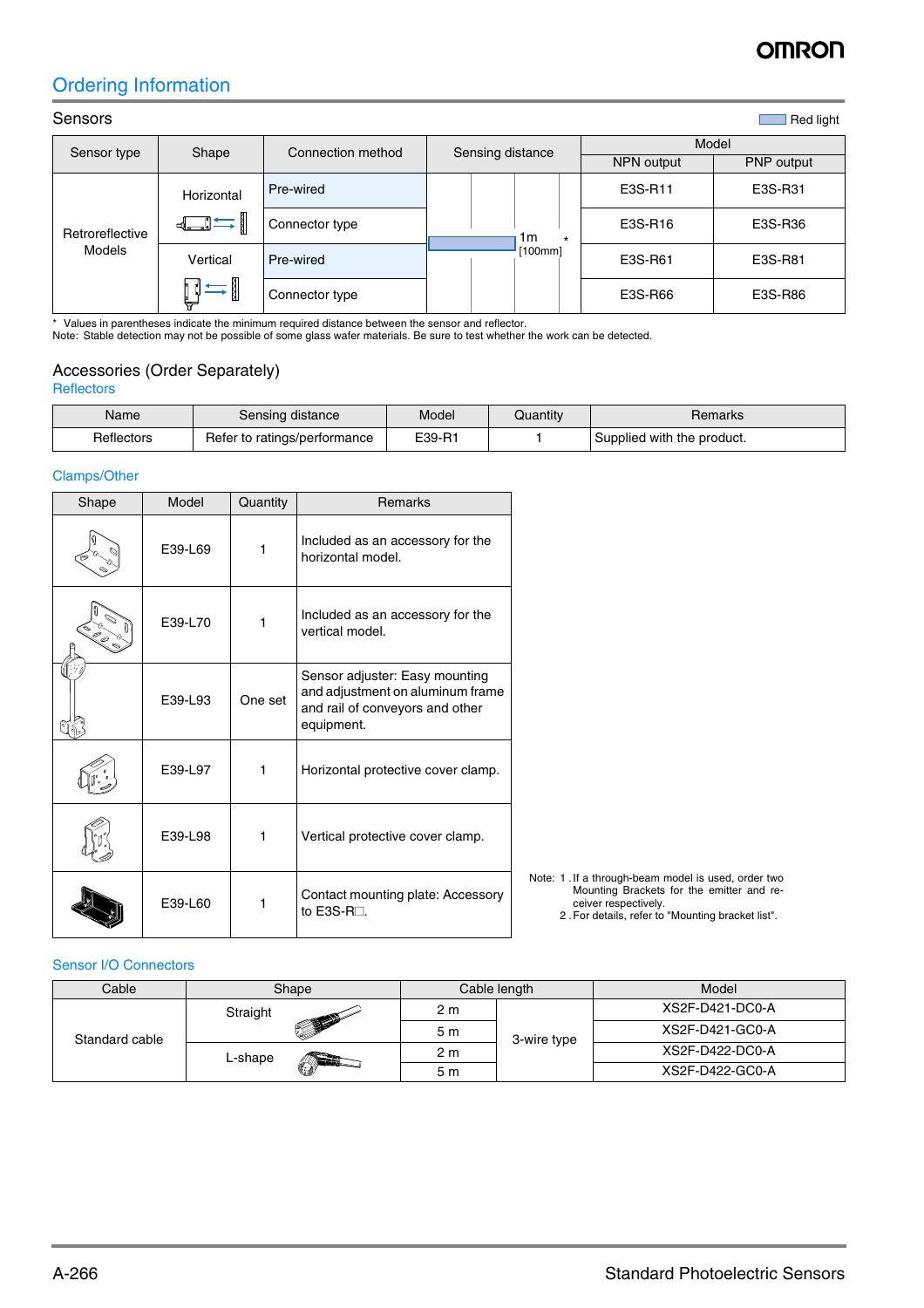**E3S-R**

## Rating/performance

| Sensor type                 |                     |                          | Retroreflective Models (with M.S.R)                                                                                                                             |  |  |  |  |
|-----------------------------|---------------------|--------------------------|-----------------------------------------------------------------------------------------------------------------------------------------------------------------|--|--|--|--|
|                             | NPN output<br>Model |                          | E3S-R11/-R16/-R61/-R66                                                                                                                                          |  |  |  |  |
| Item                        |                     | PNP output               | E3S-R31/-R36/-R81/-R86                                                                                                                                          |  |  |  |  |
| Sensing distance            |                     |                          | 1 m (100 mm) *1(When using the E39-R1)                                                                                                                          |  |  |  |  |
| Standard sensing object     |                     |                          | 75-mm dia. or larger opaque LCD glass plate (thickness: 0.7 mm)                                                                                                 |  |  |  |  |
| Directional angle           |                     |                          | 3 to $10^\circ$                                                                                                                                                 |  |  |  |  |
| Light source (wave length)  |                     |                          | Red LED (700 nm)                                                                                                                                                |  |  |  |  |
| Power supply voltage        |                     |                          | 10 to 30 V DC (including 10% ripple (p- p))                                                                                                                     |  |  |  |  |
| Current consumption         |                     |                          | 30 mA max.                                                                                                                                                      |  |  |  |  |
| Control output              |                     |                          | Load supply voltage: 30 VDC or less, load current: 100 mA or less (residual voltage of 1 V or less),<br>NPN open collector output, Light ON / Dark ON switching |  |  |  |  |
| Protective circuits         |                     |                          | Reverse polarity protection, output short-circuit protection, mutual interference prevention                                                                    |  |  |  |  |
| Response time               |                     |                          | Operation or reset: 1 ms max.                                                                                                                                   |  |  |  |  |
| Sensitivity adjustment      |                     |                          | 2-revolution endless volume                                                                                                                                     |  |  |  |  |
| Ambient illuminance         |                     |                          | Incandescent lamp: 5,000 lux max. Sunlight 10,000 lux max.                                                                                                      |  |  |  |  |
| Ambient temperature         |                     |                          | Operating: 0 to +40°C, storage: -40 to +70°C (no ice formation or condensation)                                                                                 |  |  |  |  |
| Ambient humidity            |                     |                          | Operating: 35 to 85% RH, Storage: 35 to 95% RH (no condensation)                                                                                                |  |  |  |  |
| Insulation resistance       |                     |                          | 20 M<br>min. at 500 VDC                                                                                                                                         |  |  |  |  |
| Dielectric strength         |                     |                          | 1,000 VAC at 50/60 Hz for 1 minute                                                                                                                              |  |  |  |  |
| <b>Vibration resistance</b> |                     |                          | 10 to 55 Hz, 1.5 mm double amplitude for 2 hours each in X, Y, and Z directions                                                                                 |  |  |  |  |
| Shock resistance            |                     |                          | Destruction: 500 m/s <sup>2</sup> for 3 times each in X, Y, and Z directions                                                                                    |  |  |  |  |
| Protective structure        |                     |                          | IEC 60529 IP67                                                                                                                                                  |  |  |  |  |
| Connection method           |                     |                          | Pull-out cable type (standard cord length: 2 m) / connector type                                                                                                |  |  |  |  |
| Weight (Packed state)       |                     |                          | Approximately 110 g (pull-out cable type) Approximately 60 g (connector type)                                                                                   |  |  |  |  |
|                             | Case                |                          | PBT (polybutylene terephthalate)                                                                                                                                |  |  |  |  |
| <b>Material</b>             | Lens                |                          | Denatured polyarylate                                                                                                                                           |  |  |  |  |
|                             |                     | <b>Mounting Brackets</b> | Stainless steel (SUS304)                                                                                                                                        |  |  |  |  |
| Accessories                 |                     |                          | Clamps (with screws), operation manual, reflector                                                                                                               |  |  |  |  |

\*1. Values in parentheses indicate the minimum required distance between the sensor and reflector.

### Characteristic data (typical)

### Operating Range

E3S-R11, E3S-R61+ E39R1



### Changes in light intensity when detecting various transparent objects (Note 1)

The following are the permeation rates of a various transparent objects on condition that a permeation rate of 100 means that there is no object within the sensing distance of the E3S-R. The permeation rate of any type of object sensed by the E3S-R must be as low as possible for the stable sensing of the object. Before using the E3S-R to sense objects, use samples of the objects to check if the E3S-R can sense the samples easily.

| Model<br>Sensing object |                              | E3S-R11, R61, R81:<br>E3S-R16, R66, R36, R86 |  |  |
|-------------------------|------------------------------|----------------------------------------------|--|--|
| Shape                   | Passage position             | Center                                       |  |  |
|                         | $50 \times 50$ t = 0.5       | 82                                           |  |  |
|                         | $50 \times 50 = 1$           | 74                                           |  |  |
| Glass                   | $50 \times 50 = 2$           | 73                                           |  |  |
| plate                   | $50 \times 50 t = 3$         | 62                                           |  |  |
|                         | $50 \times 50 t = 5$         | 53                                           |  |  |
|                         | $50 \times 50 t = 10$        | 38                                           |  |  |
| Liquid                  | $t = 0.5$ (98% transparency) | 86                                           |  |  |
| crystal                 | $t = 0.7$ (95% transparency) | 81                                           |  |  |
| glass                   | $t = 1.1$ (91% transparency) | 75                                           |  |  |
|                         | Operating range              | 95 max.                                      |  |  |
|                         | Stable operating range       | 90 max.                                      |  |  |

Note: 1 .The sensing distance of each model was set to the rated sensing distance.

2 .The permeability values were checked with light with a wavelength of 700 m.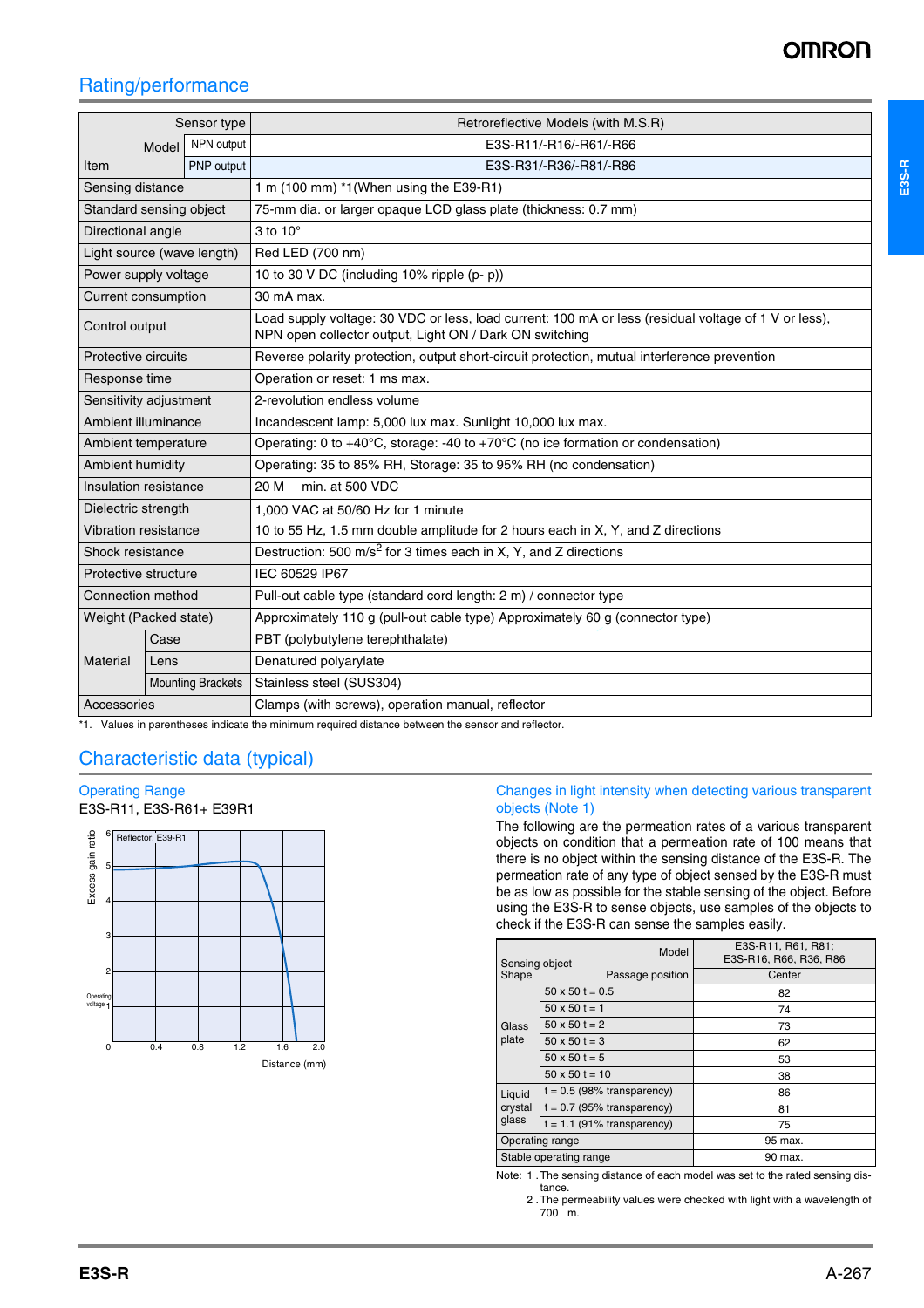# **SMROI**

## Output Circuit Diagram

### NPN output

| Model              | Operating status<br>of output transis-<br>tor | Timing chart                                                                                                                                                                                        | Mode selec-<br>tion switch | Output circuit                                                                                                                                                                                                |
|--------------------|-----------------------------------------------|-----------------------------------------------------------------------------------------------------------------------------------------------------------------------------------------------------|----------------------------|---------------------------------------------------------------------------------------------------------------------------------------------------------------------------------------------------------------|
| E3S-R11<br>E3S-R61 | Light ON                                      | Incident<br>Interrupted<br>Light<br>ON<br>indicator<br>OFF<br>(red)<br>ON<br>Output<br>transistor<br>OFF<br>Operate<br>Load<br>(Relay)<br>Reset<br>(Between brown and black)                        | L.ON                       | Brown<br>Stability<br>Light<br>indicator<br>indicator<br>Load<br>(Relay)<br>$\sqrt{\text{green}}$<br>$(\text{red})$<br>100 mA max.<br>Black<br>10 to 30<br>Main<br>÷<br><b>VDC</b><br>circuit<br>Zo ▲<br>Blue |
| E3S-R16<br>E3S-R66 | Dark ON                                       | Incident-<br>Interrupted -<br>Light<br>$ON$ $\longrightarrow$<br>indicator<br>OFF<br>(red)<br>ON<br>Output<br>transistor<br>OFF<br>Operate<br>Load<br>(Relay)<br>Reset<br>(Between brown and black) | D <sup>•</sup> ON          | Connector Pin arrangement<br>$^{\circ}$<br>◎<br>④<br>⊚<br>Note: Terminal 2 is not used.                                                                                                                       |

#### PNP output



#### Connectors (Sensor I/O connectors)



### **Precautions**

| <b>Correct Use</b> |  |
|--------------------|--|
|                    |  |

- For adjustment
- The passage point of the detection object should be the central point between the reflective plate and the photoelectric switch. If too close to the reflective plate, an error may result.
- To obtain sufficient detection performance, the E39-R1 must be used for the reflective plate unless otherwise specified.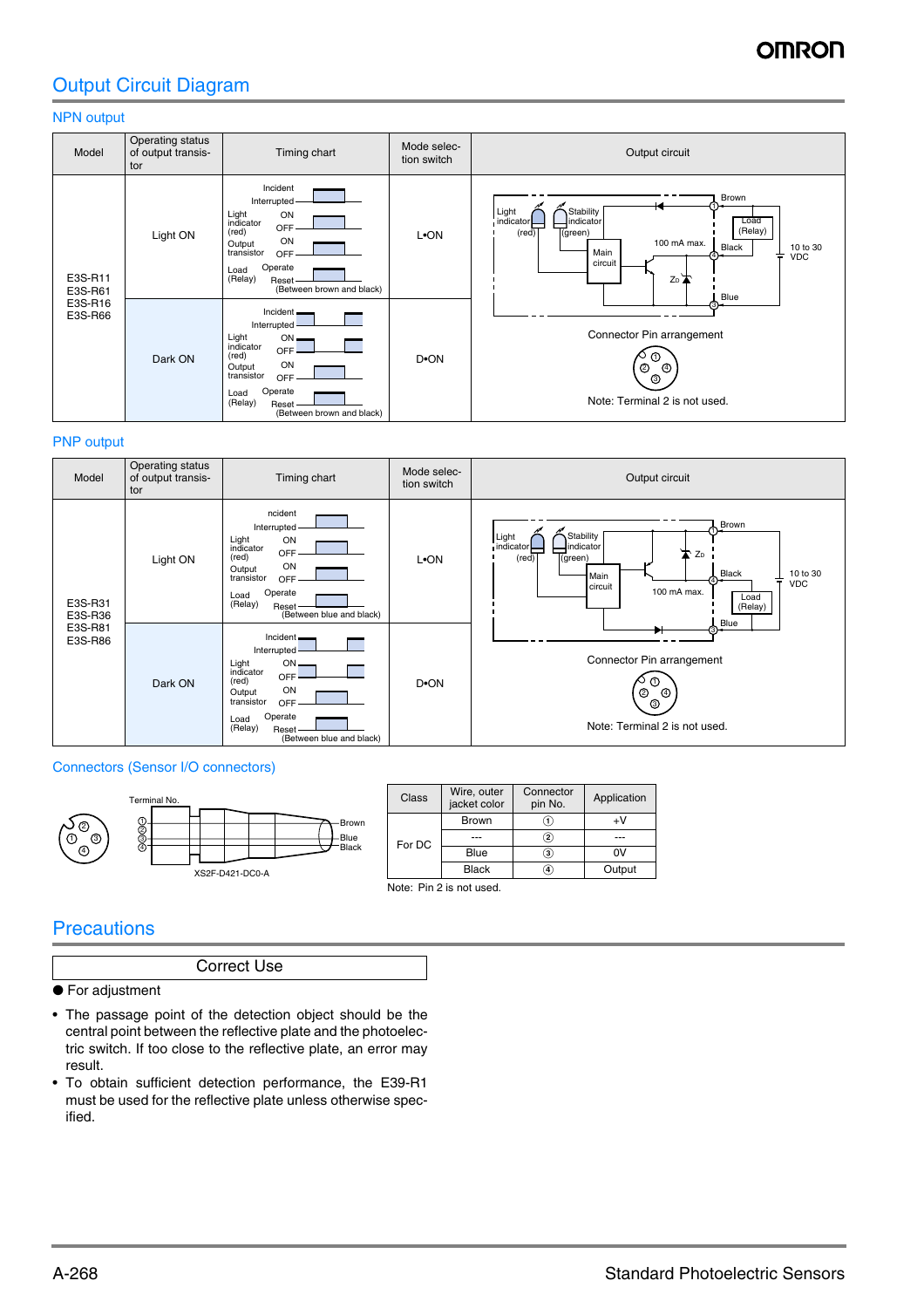## Dimensions (Unit: mm)

### Sensors



7.2

क्

3.2

4.8

20 30

 $5^{\circ}$ י<br>10.5

HH

Stainless steel (SUS304) Two, mounting holes

 $7^{7}_{12}$ 

Two, M3 x 12

Mode selector (black)

Light-ON

20

Mounting Holes

2-M3

D d⇒L

1 4 3

16.9  $10.7$ 

7

Stability indicato (green)

Lens (7 x 14)  $\qquad \qquad$  Dark-ON  $\qquad \qquad$ 

同

Ð

 $+$ <sub>1.3</sub>

 $12.4$ 

16.5

1.2

9 10.7 19.7 29.2

\* The Mounting Bracket can also be used on side A.

Receiver

Emitter

21 11.5

 $\Delta$ 

Opti axis